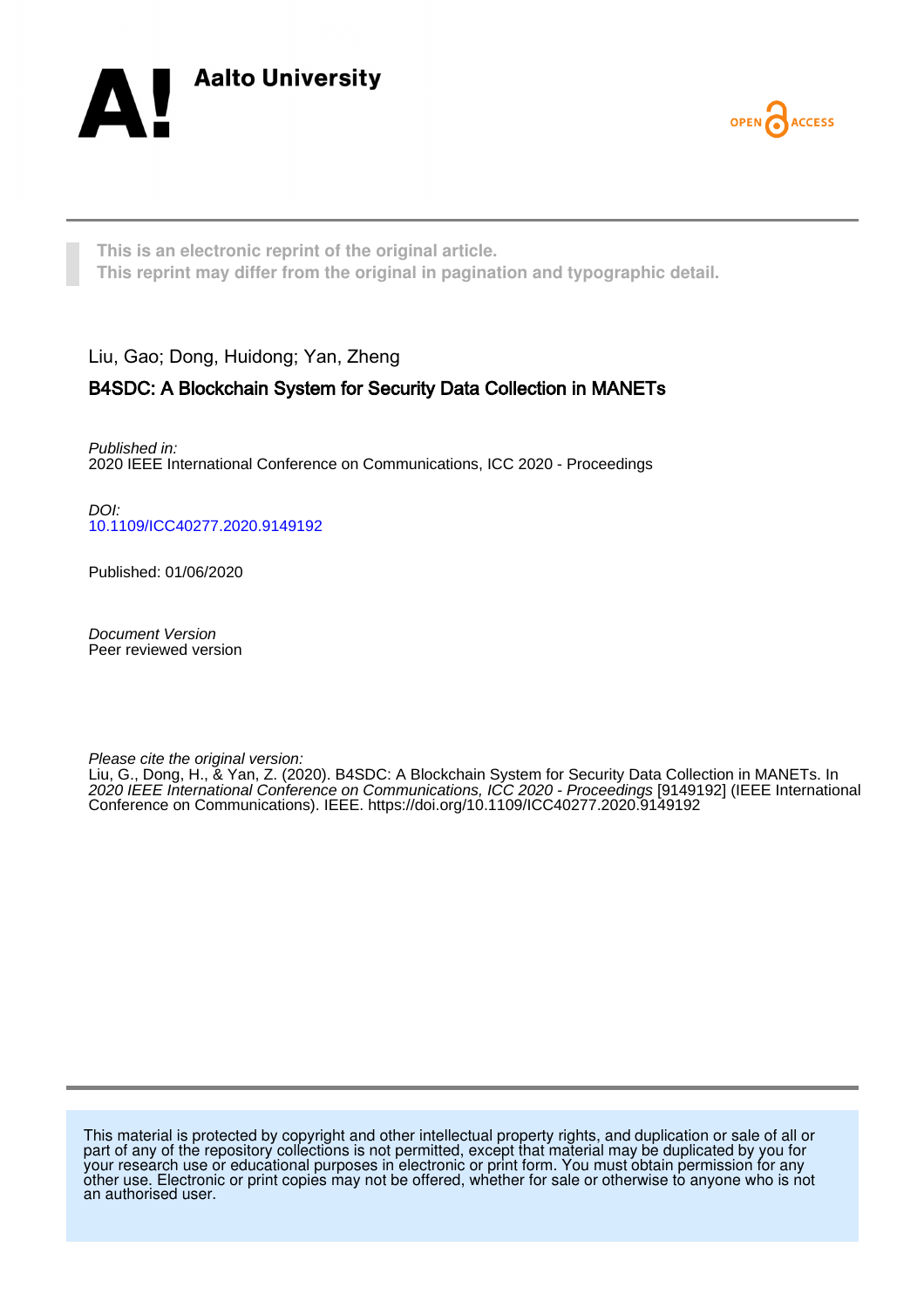# B4SDC: A Blockchain System for Security Data Collection in MANETs

Gao Liu*<sup>a</sup>* , Huidong Dong*<sup>a</sup>* and Zheng Yan*a,b*

*<sup>a</sup>State Key Laboratory on Integrated Services Networks and School of Cyber Engineering, Xidian University, Xi'an, China <sup>b</sup>Department of Communications and Networking, Aalto University, Espoo, Finland*

zyan@xidian.edu.cn

*Abstract*—Security-related data collection is an essential part for attack detection and security measurement in Mobile Ad Hoc Networks (MANETs). Due to no fixed infrastructure of MANETs, a detection node playing as a collector should discover available routes to a collection node for data collection. Notably, route discovery suffers from many attacks (e.g., wormhole attack), thus the detection node should also collect securityrelated data during route discovery and analyze these data for determining reliable routes. However, few literatures provide incentives for security-related data collection in MANETs, and thus the detection node might not collect sufficient data, which greatly impacts the accuracy of attack detection and security measurement. In this paper, we propose B4SDC, a blockchain system for security-related data collection in MANETs. Through controlling the scale of RREQ forwarding in route discovery, the collector can constrain its payment and simultaneously make each forwarder of control information (namely RREQs and RREPs) obtain rewards as much as possible to ensure fairness. At the same time, B4SDC avoids collusion attacks with cooperative receipt reporting, and spoofing attacks by adopting a secure digital signature. Based on a novel Proof-of-Stake consensus mechanism by accumulating stakes through message forwarding, B4SDC not only provides incentives for all participating nodes, but also avoids forking and ensures high efficiency and real decentralization at the same time. We analyze B4SDC in terms of incentives and security, and evaluate its performance through simulations. The thorough analysis and experimental results show the efficacy and effectiveness of B4SDC.

*Index Terms*—MANETs, security-related data collection, incentive mechanism, blockchain

#### I. INTRODUCTION

MANET suffers from different attacks due to selforganization [1]. In order to provide a secure and high-quality networking service, security-related data collection becomes essential for network attack detection and security measurement. Security-related data, in short security data, are the data that can be used to discover network threats and measure its security. In data collection, after receiving the request of a collector or detection node, collection nodes send it sensed security data [2]. Due to no fixed infrastructure in MANETs, nodes cooperate to forward the request and security data. In order to ensure efficient collection, a collector should discover available routes to collection nodes through route discovery, so that the request and security data can be transmitted via these routes. However, the route discovery suffers from various attacks, e.g., wormhole and rushing attacks [1]. Existing detection mechanisms can help a collector to detect these attacks and select reliable routes, but the collector should analyze security data provided by the forwarders of control information for making decisions, e.g., the timestamps of receiving and sending a message, the location of forwarders. Unfortunately, few studies provide incentives for security data collection in MANETs. Forwarders might not be willing to sense and provide security data due to extra overload, selfishness, etc., so that the collector could not collect sufficient security data for detection. As a result, the accuracy of threat detection and security measurement cannot be ensured.

Current incentive mechanisms mainly make use of reputation and micropayment systems [3]. However, the present studies in this field are still facing a number of issues to be applied into security data collection in MANETs. First, these mechanisms do not consider spoofing attacks that an attacker launches for maximizing its profits. Second, reputation systems might not resist collusion attacks raised by the selfish nodes with a high reputation and do not specify the type of incentive (e.g., what profit can be brought by a high reputation.) Third, micropayment systems allow a collector to pay to collection nodes and forwarders for their cooperation and contributions, but most of them require a trusted third party to manage debiting and crediting accounts. This kind of design is obviously infeasible for MANETs since such a trusted third party is hard to be deployed. Fourth, in some micropayment systems for route discovery, a source node pays control information forwarders, but cannot constrain its payment, which is caused by an uncontrolled RREQ forwarding scale [3]. In addition, some existing systems allow the source node to only pay the forwarders in discovered routes, which is unfair to the nodes that have participated in route discovery but are not in the routes [4].

In order to solve above issues, a distributed incentive system for security data collection is highly expected, which should resist spoofing, collusion and excessive forwarding, and feature fairness, and should not rely on a trusted third party. We found that blockchain is a candidate technology to help achieving the above goals due to its advantages, e.g., transparency, immutability, and self-organization. In a blockchain system, a miner collects transactions, generates a block and provides it to other miners with a proof of work (e.g., the proof of computing and storage) to gain the majority of acceptance, which is called consensus. In general, the incentive for miners is provided in a form of digital tokens, e.g., bitcoin [5]. At the same time, the transaction can help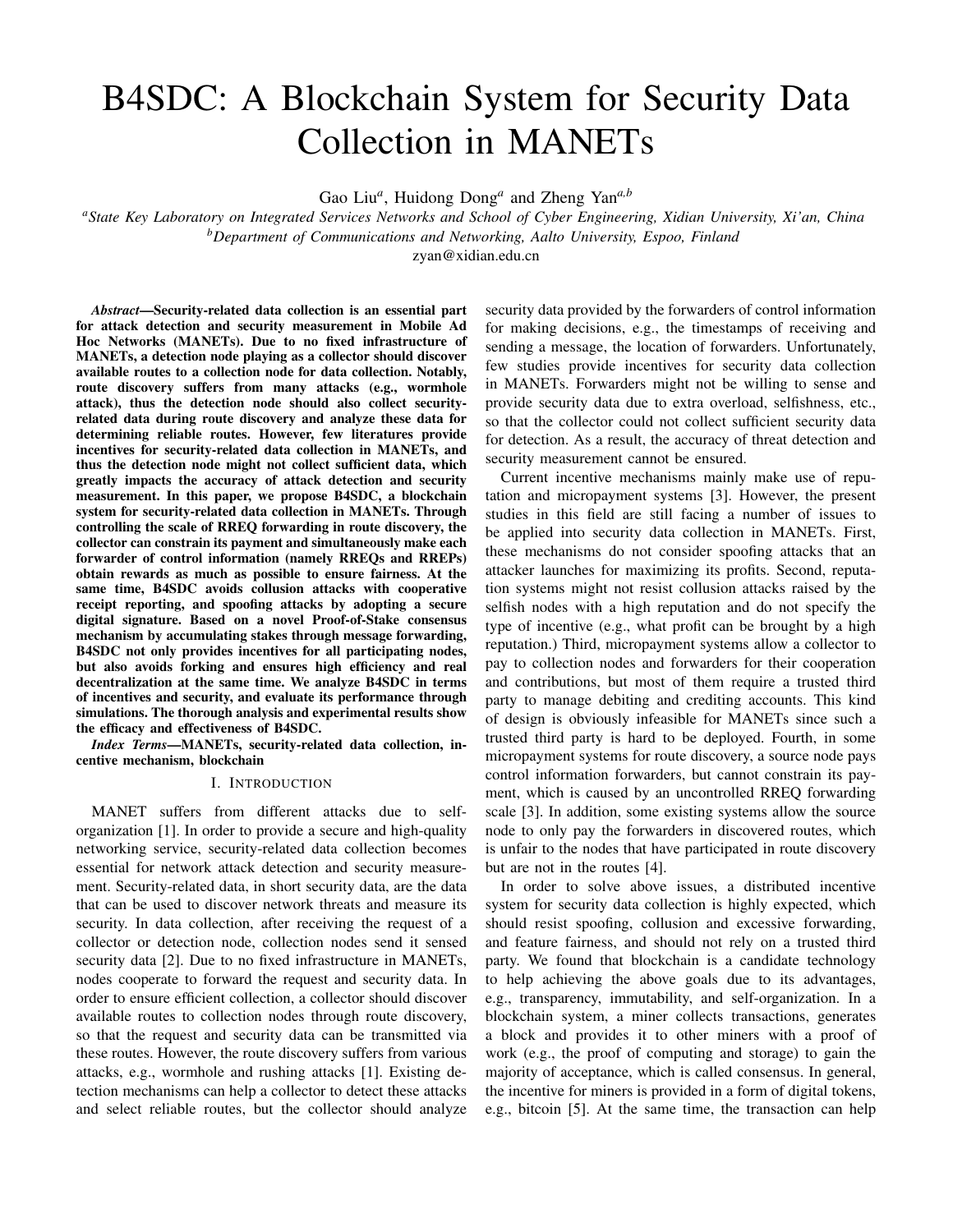

incenting security data collection.

However, the blockchain itself is still facing many technical challenges, namely forking, low efficiency and a trend of centralization. Based on the current literature review [6], consensus mechanisms mainly include Proof of Work (PoW), Byzantine Faulty Tolerant (BFT), Proof of Sake (PoS), Proof of Useful Work (PoUW) and Trees and Directed Acyclic Graphs (DAGs). PoW and PoUW take the risk of temporary forking due to network latency. PoW wastes a lot of resources since it is a meaningless task. Its transaction confirmation time is long, thus negatively impacting its throughput. PoW and PoUW take the risk of centralization due to the outsourceability of tasks. Because PoS consumes almost no resources, a miner might create two blocks to cause forking. Many BFT based consensus mechanisms focus on scalability, but they provide no incentives for miners. Trees and DAGs can replace the chain structure of blockchain for ensuring a high throughput and avoiding double spending, but some trees and DAGs based consensus mechanisms [7] also employ PoW, thus suffering from the same problems of PoW, namely forking, low efficiency and the risk of centralization.

In this paper, we propose B4SDC, a blockchain system that provides incentives for security data collection in a distributed way in MANETs. Through controlling the scale of RREQ forwarding in route discovery, a collector can constrain its payment and simultaneously make each forwarder of control information obtain rewards as much as possible to ensure fairness. At the same time, B4SDC avoids collusion attacks with cooperative receipt reporting, and spoofing attacks by adopting a secure digital signature. Based on a novel Proof-of-Stake consensus mechanism by accumulating stakes through message forwarding, B4SDC not only provides incentives for all participating nodes, but also avoids forking and ensures high efficiency and real decentralization at the same time. With above ways, B4SDC successfully avoids collusion and spoofing attacks, allows collectors to control their maximum payments, and ensures fairness for collection participants as much as possible. It also solves current blockchain systems' main problems, namely forking, low efficiency and centralization. Specifically, the contributions of this paper can be summarized as follows.

(1) B4SDC provides incentives for collection participants. It encourages nodes to forward control information that includes security data in route discovery. After routes are discovered, the nodes in selected routes are incented to forward the request of a collector and the security data of collection nodes.

(2) B4SDC removes the need for a trusted third party in many micropayment systems by adopting blockchain. It adopts a secure digital signature for signing sent messages, thus avoiding spoofing attacks. At the same time, B4SDC allows collection participants to cooperatively report their received receipts to miners for gaining rewards, thus resisting against collusion attacks and ensuring fairness for all collection participants as much as possible. In addition, a collector can constrain the scale of RREQ forwarding in the route discovery, thus it can balance its budget.

(3) B4SDC provides a novel consensus mechanism. Block creation is proposed to ensure the distribution and efficiency of blockchain by avoiding the simultaneous generation of many valid blocks and reducing communication burdens. Single block winner selection is performed to make B4SDC free from forking when multiple valid blocks are created at the same time.

## II. PROBLEM STATEMENTS *A. An Overview of Route Discovery*

Mainstream routing protocols adopt route discovery [8] for data transmission, such as DSR and AODV protocols. In the route discovery, a source node floods a RREQ including its and destination node's addresses. When a node receives the RREQ and it is not the destination node and has no routes to the destination node, it adds its address into the RREQ and then forwards this RREQ. If the destination node or an intermediate node having routes to the destination node receives the RREQ, it creates a RREP including a whole route path and sends the RREP to the source node in the reverse of the path.

# *B. System Model*

As shown in Fig. 1, B4SDC involves three types of entities: certificate and task issuer, collection participant and miner.

The certificate and task issuer is responsible for issuing certificates and tasks, which can be a blockchain system for key management, PKI or identity management to ensure decentralization [9]. It does its work honestly for rewards since the published certificates and tasks should obtain the consensus of B4SDC blockchain.

In the receipt collection layer, collection participants involve collectors, forwarders and collection nodes. The collectors discover routes to collection nodes with route discovery, and select some reliable routes to publish requests and receive security data from collection nodes, since the route discovery allows the collectors to collect security data from each forwarder for detecting potential attacks and obtaining reliable routes. The forwarders help forwarding received messages including security data. Each collection node and forwarder can use received messages as receipts and share these receipts to miners. In this layer, each node is not fully trusted since it might forge receipts for rewards.

In the consensus layer, after collecting sufficient receipts and receiving a task, the miners create and publish blocks for consensus. The majority of miners accept one block as the next block of blockchain. It is hard to ensure each miner is trusted since the miner might be hacked or compromised.

#### *C. Assumptions*

Suppose an adversary can only control a small number of miners. The time of all the miners is supposed to be synchronized with the help of public GPS signals [10] or a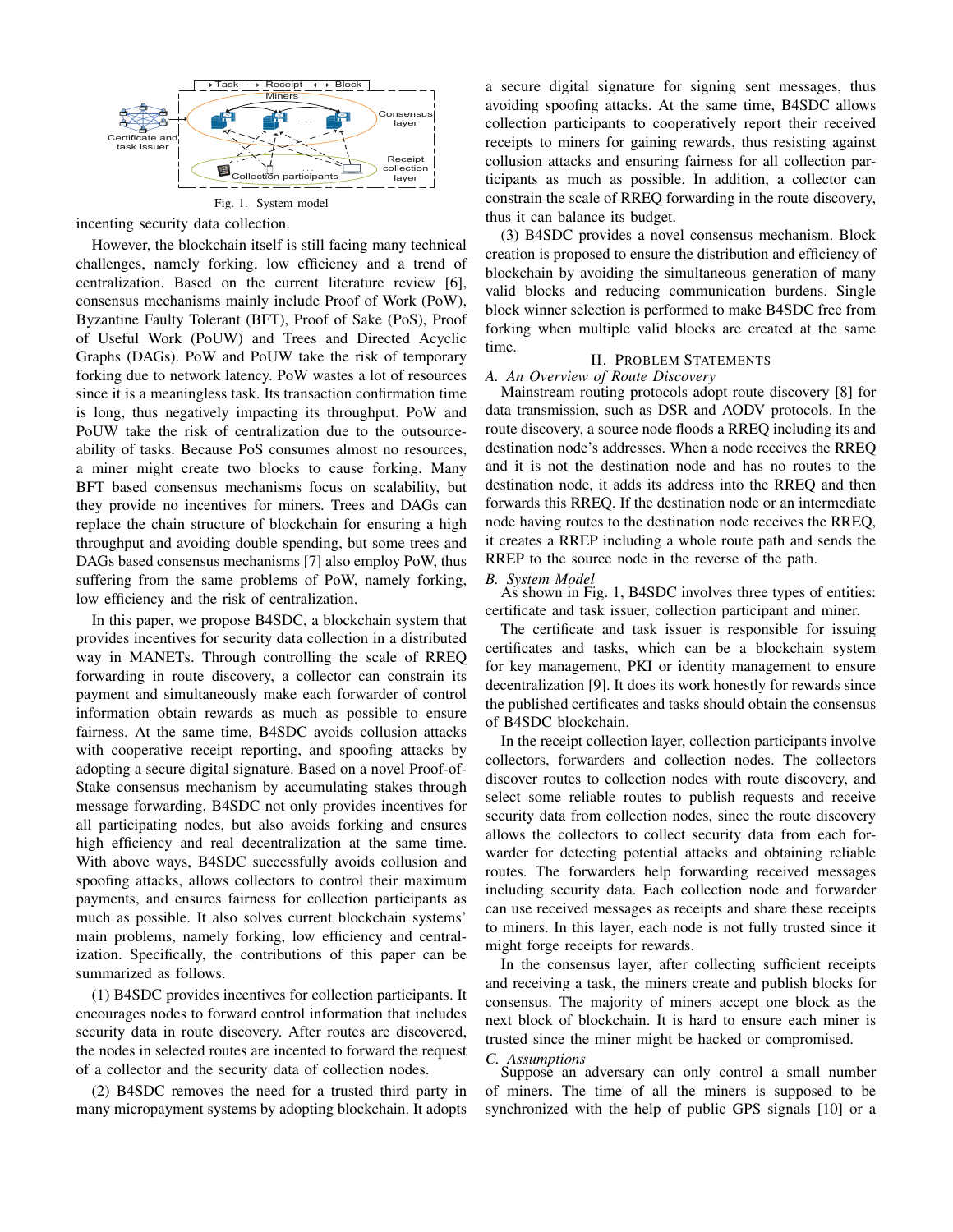

Fig. 2. A simple example of route discovery

can be achieved in the level of nanoseconds. Although this assumption restricts B4SDC, it is justified compared to secure public time blockchain [11]. Note that time synchronization incentive provisions for security data collection. In addition, miners cannot forge timestamps, since miners in the network are monitored by their neighbors and nodes can employ some lightweight methods (e.g., wormhole attack detection [10]) to detect this kind of misbehavior.

III. B4SDC DESIGN In this section, we describe the design of B4SDC, which contains receipt collection, and a novel consensus mechanism that contains block creation, block winner selection and an incentive mechanism.

# *A. Receipt Collection*

Before the consensus, receipt collection should be performed. It consists of *Node Registration*, *Receipt Generation*, and *Receipt Sharing*.

#### *1) Node Registration*

Each node  $N_i$  generates a pair of private/public keys  $(sk_i$ ,  $pk<sub>i</sub>$ ) based on ECC, and uses  $pk<sub>i</sub>$  to register at the certificate and task issuer  $N_{TI}$ .

 $N_{TI}$  equipped with a pair of public/private keys ( $sk_{TI}$ ,  $pk_{TI}$ ) generates the certificate  $CE_i = \{pk_{TI}, sig_{sk_{TI}}(pk_i)\}\$ with ECDSA and issues it to  $N_i$ .

*2) Receipt Generation*

# Route Discovery

1. Through neighbor discovery, each node  $N_i$  records the public key list  $NL_i$  of its neighbors, and periodically publishes  $SNL_i = \{CE_i, pk_i, NL_i, t_i, sig_{sk_i}(NL_i, t_i)\}.$ 

2. Based on collection strategies, the collector  $N_0$  attempts to discover routes to the selected collection node  $N_d$ for security data collection. In order to avoid the collector's unreliable payment (e.g., double spending),  $N_0$  should send a blockchain (not  $N_{TI}$ ) the deposit message  $TX_{ct} =$  $\{CE_0, pk_0, UID, NU_0\}$  to deposit  $NU_0$  tokens for the unique identity  $UID$  of RREQ in advance. If  $N_0$  makes sure that its message  $TX_{ct}$  is inserted into blockchain, it can use  $NU_0$ tokens as the budget for route discovery. Then it determines appropriate Time To Live  $(TTL)$  and  $k = \{k_h : h =$  $0, \ldots, TTL-1$  due to its budget [12].  $k_h$  is the number of neighbors that each node at hop  $h$  selects as the receivers of RREQ.

3.  $N_0$  randomly selects its  $k_0$  neighbors  $N_{0_1}, \ldots, N_{0_{k_0}}$ as the receivers of its RREQ, whose public keys are  $pk_{0_1}, \ldots, pk_{0_{k_0}}$  respectively. Then it computes  $BI = \{CE_0,$  $pk_0, \text{ } UID, \text{ } pk_d, \text{ } TTL, \text{ } k, \text{ } sig_{sk_0}(UID, pk_0, \text{ } pk_d, TTL, k)\},$ and obtains its RREQ  $Q_0 = \{BI, h = 0, RL, pk_{0_1}, \ldots,$  $pk_{0_{k_0}}$ ,  $SD$ ,  $t'_0$  with the signature  $\sigma_0 = sig_{sk_0}(Q_0)$ , where  $pk_d$  is the public key of destination node  $N_d$ , RL the route list, SD the security data list including  $N_0$ 's security data, and  $t'_0$  the time of sending  $Q_0$ . If  $|NL_0| < k_0$ ,  $N_0$  selects its all neighbors as RREQ receivers.

4. After receiving  $Q_i = \{BI, CE_i, pk_i, h, RL, pk_{i_1}, \ldots,$  $pk_{i_{k_i}}$ ,  $SD, t'_i$  and  $\sigma_i = sig_{sk_i}(Q_i)$  from  $N_i$  for the first time,  $N_{i+1}$  can check that the collector does not make an unreliable payment by accessing the blockchain, its public key  $pk_{i+1}$ belongs to  $\{pk_{i_1}, \ldots, pk_{i_{k_i}}\}$  and  $h < TTL$ , and verifies  $CE_0$ in BI,  $CE_i$  and  $\sigma_i$ . If all verifications hold,  $N_{i+1}$  saves  $Q_i$ and  $\sigma_i$  as receipts, increases h by 1, inserts its public key into RL, selects  $k_{i+1}$  neighbors whose public keys are  $pk_{i+1}$ , ...,  $pk_{i+1_{k_{i+1}}}$ , adds its sensed security data into SD, and generates  $Q_{i+1} = \{BI, CE_{i+1}, pk_{i+1}, h, RL, pk_{i+1}, \ldots,$  $pk_{i+1_{k_{i+1}}}$ ,  $SD, t'_{i+1}$  and  $\sigma_{i+1} = sig_{sk_{i+1}}(Q_{i+1})$  . Finally, it broadcasts  $Q_{i+1}$  and  $\sigma_{i+1}$ .

In order to prevent  $N_i$  from selecting few receivers by deliberately inserting less than  $k_i$  public keys in the RREQ for saving resources, each node  $N_v$  can serve as an observer for monitoring the behaviors of its neighbor. If  $N_v$  finds that the neighbor list  $NL_i$  of its neighbor  $N_i$  satisfies  $|NL_i| \geq k_i$ and  $N_i$  forwards  $Q_i$  to less than  $k_i$  neighbors, it can send the blockchain the report  $TX_v = \{CE_v, pk_v, RP_v = (SNL_i,$  $Q_i, \sigma_i$ ),  $SIG_v = sig_{sk_v}(RP_v)$ , thus obtaining rewards by deducting  $N_i$ 's rewards. Therefore, nodes are incented to provide security data and forward the RREQ.

5. When the destination node  $N_d$  or the intermediate node  $N_w$  having a route to the destination node receives the RREQ with a signature, it can check that the collector makes a reliable payment by accessing the blockchain, its public key belongs to the public key list in the RREQ and  $h < TTL$ . If all verifications hold,  $N_d$  or  $N_w$  saves the received RREQ and corresponding signature as receipts. Then  $N_d$  inserts its sensed security data into SD, and generates the RREP  $P_d = \{BI, CE_d, pk_d, RL, SD, sig_{sk_d}(BI, RL)\}\$ with the signature  $\delta_d = sig_{sk_d}(P_d)$ .  $N_w$  adds its sensed security data into SD, and creates the RREP  $P_w = \{BI, CE_w, pk_w, RL, SD, sig_{sk_w}(BI, RL)\}\$  with  $\delta_w =$  $sig_{sk_w}(P_w)$ . Note that RREP's RL is a whole route path from  $N_0$  to  $N_d$ , and SD has all security data recorded in the received RREQ.  $N_d$  or  $N_w$  forwards its RREP with the signature in the reverse direction of route from  $N_0$  to  $N_d$ .

6. When  $N_i$  en route (derived from  $RL$ ) receives a RREP and a signature from  $N_{i+1}$ , namely  $P_{i+1}$  =  $\{BI, CE_{w}, CE_{i+1}, pk_{w}, pk_{i+1}, RL, SD, sig_{sk_{w}}(BI, RL)\}$ or  $P_{i+1} = \{BI, CE_d, CE_{i+1}, pk_d, pk_{i+1}, RL, SD, sig_{sk_d}\}$  $(BI, RL)$ } with  $\delta_{i+1} = sig_{sk_{i+1}}(P_{i+1}),$  it verifies the involved signatures.

If all verifications hold,  $N_i$  saves  $P_{i+1}$  and  $\delta_{i+1}$  as receipts, then inserts its sensed security data into SD, and generates and sends  $P_i$  and  $\delta_i$  to  $N_{i-1}$  en route. When  $N_0$  receives valid  $P_1$  and  $\delta_1$ , the common neighbor  $N_v$  of  $N_0$  and  $N_1$  can collect  $P_1$  and  $\delta_1$ , and share  $TX_v = \{CE_v, pk_v, RP_v = (SNL_0, SNL_1, P_1, \delta_1), SIG_v =$  $sig_{sk_v}(RP_v)$ } to the blockchain for rewards. Fig. 2 shows a simple example of route discovery.  $N_0$  sets  $TTL = 2$ .

#### Security Data Item Collection

1. When the collector  $N_0$  has discovered routes to collection nodes, it can determine the reliable route  $PA_{d_j}$  to each collection node  $N_{d_j}$  for security data collection (e.g., by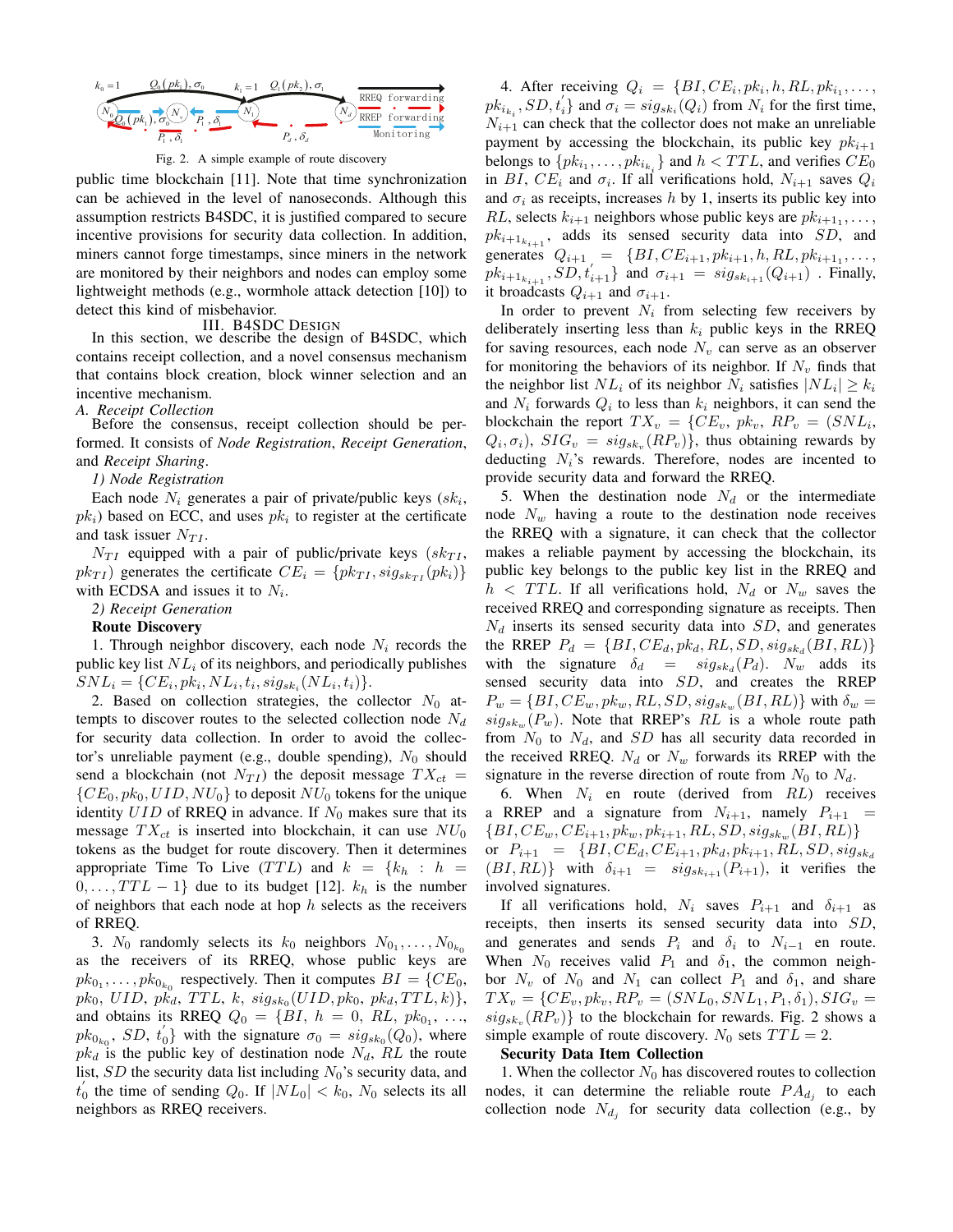



adopting wormhole attack detection). These collection nodes and corresponding routes are denoted as  $\{N_{d_0}, \ldots, N_{d_c}\}\$  and  $PA = \{PA_{d_0}, \ldots, PA_{d_c}\}\;$  respectively. The collector also deposits some tokens in advance in order to avoid unreliable payments. In detail, it sends the blockchain the deposit message  $TX_{cc} = \{CE_0, pk_0, DI, NU_1\}$  to deposit  $NU_1$ tokens. If the collector knows  $TX_{cc}$  has been added into the blockchain, it can start to generate and broadcast the request with the unique identity  $DI$ .

2.  $N_0$  generates and broadcasts the request  $DT_0$  =  $\{CE_0, pk_0, DI, PA, sig_{sk_0}(DI, PA)\}$  with the signature  $\varphi_0 = sig_{sk_0}(DT_0)$ , where DI is the unique identity of request. 3. After receiving  $DT_i = \{DT_0, CE_i, pk_i\}$  and  $\varphi_i =$  $sig_{sk_i}(DT_i)$  from the neighbor  $N_i$ , the node  $N_{i+1}$  can check if the collector makes a reliable payment by accessing the blockchain, uses  $DT_i$ 's PA to check it is a legitimate receiver, and verifies involved signatures. If all verifications hold,  $N_{i+1}$ considers  $DT_i$  and  $\varphi_i$  as receipts, then creates and broadcasts the new request  $DT_{i+1} = \{DT_0, CE_{i+1}, pk_{i+1}\}\)$  with the signature  $\varphi_{i+1} = sig_{sk_{i+1}}(DT_{i+1}).$ 

4. When the destination node  $N_{d_j}$  receives the request from  $N_0$ , it checks the payment of collector is reliable by accessing blockchain, then checks it is a legitimate receiver and verifies the validity of request through involved signatures. If all verifications hold,  $N_{d_j}$  considers the received request and signature as receipts, then creates the Security Data Item (SDI)  $SDI_{d_i}$  =  $\{DT_0, CE_{d_j}, pk_{d_j}, SD_{d_j}, sig_{sk_{d_j}}(DT_0, SD_{d_j})\}$  with the signature  $\phi_{d_j} = sig_{sk_{d_j}}(SDI_{d_j})$ , and then forwards  $SDI_{d_j}$  and  $\phi_{d_j}$  to  $N_0$  in the reverse of route from  $N_0$  to  $N_{d_j}$ .

5. If  $N_i$  receives  $SDI_{i+1} = \{SDI_{d_j}, CE_{i+1}, pk_{i+1}\}$  and  $\phi_{i+1} = sig_{sk_{i+1}}(SDI_{i+1})$  from  $N_{i+1}$ , it verifies the validity of  $SDI_{i+1}$  and  $\phi_{i+1}$ . If all verifications hold,  $N_i$  saves  $SDI_{i+1}$  and  $\phi_{i+1}$  as receipts, then generates and forwards  $SDI_i = \{SDI_{d_i}, CE_i, pk_i\}$  with  $\phi_i = sig_{sk_i}(SDI_i)$  in the reverse of route from  $N_0$  to  $N_{d_j}$ . As a result,  $N_0$  can obtain the security data  $SD_{d_j}$  from  $N_{d_j}$ . When  $N_0$  receives valid  $SDI_1$  and  $\phi_1$ , the common neighbor  $N_v$  of  $N_0$  and  $N_1$  can collect  $SDI_1$  and  $\phi_1$ , and send  $TX_v = \{CE_v, pk_v, RP_v =$  $(SNL_0, SNL_1, SDI_1, \phi_1), \; SIG_v = sig_{sk_v}(RP_v) \}$  to the blockchain for rewards. In Fig. 3, a simple example of security data item collection is shown.  $DT_i$  includes the route  $N_0 \to N_1 \to N_d$ .

# Receipt Sharing

1. Each node  $N_v$  broadcasts  $TX_v = \{CE_v, pk_v, RP_v,$  $SIG_v$ , where  $RP_v = \{Q_{i_v}, \sigma_{i_v}\}, \{P_{i_v}, \delta_{i_v}\}, \{DT_{i_v}, \varphi_{i_v}\},\$  $\{SDI_{i_v}, \phi_{i_v}\}$  or  $\{SNL_i, Q_i, \sigma_i\}$ , and  $SIG_v = sig_{sk_v}(RP_v)$ is  $N_v$ 's signature on  $RP_v$ .

2. Miners collect and verify  $TX_{ct}$  with new  $UID, TX_{cc}$ with new  $DI$  and  $TX_v$ , since a miner will obtain rewards in the case that it successfully adds these messages into the blockchain.

# *B. Consensus Mechanism*

We propose a novel consensus mechanism for B4SDC, which aims to solve the three main technical challenges of blockchain. Based on the last block of blockchain, miners in different locations compete to create the next block, and only one of published valid blocks is accepted as the next block. The consensus mechanism consists of block creation, block winner selection and an incentive mechanism.

#### Block Creation

 $N_{TI}$  publishes the task  $T = \{pk_{TI}, TID, n_b, n_{bthr},$  $n_{thr}, TAG, \theta, sig_{sk_{TI}} (TID, n_b, n_{bthr}, n_{thr}, TAG, \theta)$ periodically, which triggers the block creation.  $TID$  is the unique identity of  $T$ .  $n_b$  is the number of the latest referenced blocks of the blockchain.  $n_{bthr}$  represents the threshold of the number of blocks that a miner creates in the latest  $n_b$  blocks of blockchain.  $n_b$  and  $n_{bthr}$  prevent a powerful miner from generating the majority of blocks of blockchain for controlling the blockchain, thus ensuring the decentralization.  $n_{thr}$  is the threshold of the number of receipts that a miner should insert into its created block, which ensures sufficient receipts can be inserted into the blockchain.  $TAG$  is a difficulty value, which is set to avoid the simultaneous creation of many valid blocks and thus helps reducing communication burdens.  $\theta$  represents the time window that a miner waits for more valid blocks after receiving the first valid block.

Algorithm 1 shows the creation of block  $K. T X_{mr}$  means that the miner uses the age of AM tokens for making it become the creator of the next block. We denote the age of one token as the blockchain length from the block involving this token to the block  $K$ , and the miner uses tokens whose ages are the biggest. If  $TX_v$  is inserted into blockchain, this suggests that a collector gives rewards to others and thus the age of related tokens goes to 0.  $w(AM)$  represents the weight of age of AM tokens for adjusting the difficulty of the miner to create a valid block. The bigger the age of used  $AM$ tokens is, the easier the miner generates a valid block, since it is applied to control the difficulty of block generation. If a miner generates a valid block successfully and has not received valid blocks from others, it publishes its created block. When another miner receives this block, it can verify the validity of block by running Algorithm 1.

#### Block Winner Selection

Multiple valid blocks might be created at the same time. We design how to choose one of them as the block winner (i.e., the next block). Aiming to summarize selection rules, we show determining the winner from two valid block candidates  $B_{c0}$ and  $B_{c1}$ . They have two timestamps  $t_{c0}$  and  $t_{c1}$ , and  $n0_{c0}$  and  $n0<sub>c1</sub>$  receipts, respectively. In addition, both blocks' creators have created  $n_{pk_{c0}}$  and  $n_{pk_{c1}}$  blocks within the latest  $n_b$  blocks of blockchain. If  $t_{c0} \neq t_{c1}$ , the block whose timestamp is earlier is considered as the winner for ensuring the efficiency of block creation. When  $t_{c0} = t_{c1}$  and  $n_{pk_{c0}} \neq n_{pk_{c1}}$ , the block whose creator has generated fewer blocks within the latest  $n_b$  blocks of blockchain is regarded as the winner for preventing a miner from controlling the blockchain by generating the majority of blocks of blockchain. If  $t_{c0} = t_{c1}$ ,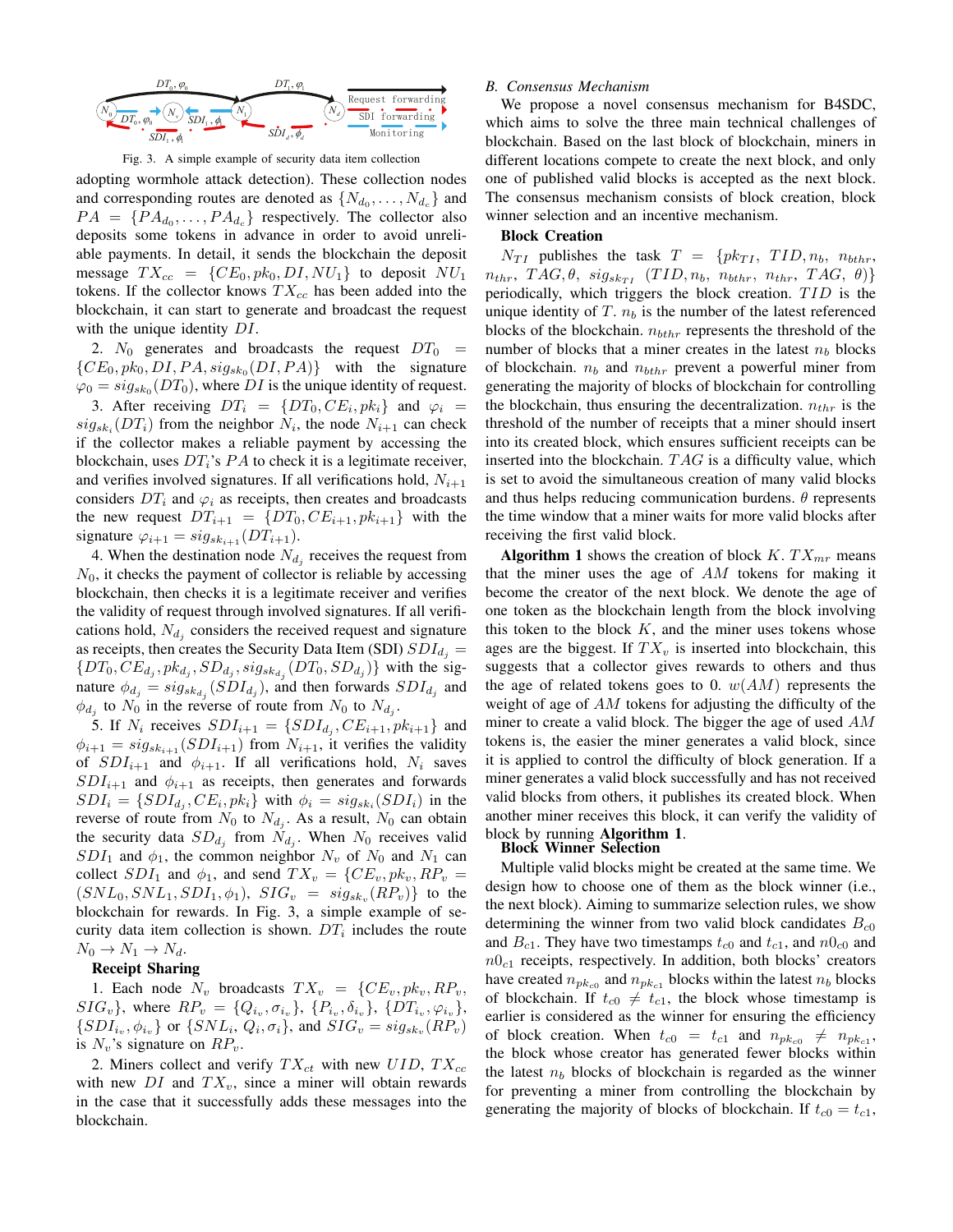

Algorithm 1: Creation of block K

 $n_{pk_{c0}} = n_{pk_{c1}}$  and  $n0_{c0} \neq n0_{c1}$ , the block including more receipts is the winner. When  $t_{c0} = t_{c1}$ ,  $n_{pk_{c0}} = n_{pk_{c1}}$  and  $n_0 = n_0$ , the block whose relative hash value  $H_{nk}$  is smaller is regarded as the winner.

The valid blocks received by each miner might be different due to network latency. Thus, we show how to mitigate the inconsistency of block reception in order to avoid forking. If a miner receives the first valid block, it stops mining and sets the time window  $\theta$  for receiving valid blocks from other miners. When a miner succeeds in generating a valid block but has not received valid blocks from other miners, it publishes its created block, waits  $\theta$  for other valid blocks, and considers its block as the first received valid block. Because creating a valid block successfully before receiving other valid blocks can be considered as receiving the block ahead of the other blocks.  $\theta$  can be adjusted and published by  $N_{TI}$  due to the network variation. The miner refuses to receive future blocks once  $\theta$ expires. Finally, the miner performs block winner selection on all received valid blocks for determining the winner.

# Incentive Mechanism

B4SDC should not only provide incentives for security data collection in route discovery and security data item collection, but also encourage the issuer to periodically publish a task and miners to insert receipts and deposit messages into the blockchain.

In order to resist the collusion attacks of collector and intermediate nodes (i.e., intermediate nodes do not report their receipts deliberately,)  $N_v$ 's public key and  $TX_v$ 's  $Q_{i_v}$ recorded in blockchain can be used to construct a virtual tree [3]. Except the tree root, each non-leaf and leaf node obtains  $\alpha$  and  $\beta$  ( $\alpha > \beta$ ) tokens from  $pk_0$ , respectively. As for each isolated node outside of the tree, the public address  $pa$  gets  $\alpha - \beta$  tokens, where pa can be recorded in the genesis block.  $P_{i_v}$ ,  $DT_{i_v}$  and  $SDI_{i_v}$  can help constructing continuous virtual route paths originating from the first forwarding node in real routes. In the path, each node obtains  $\alpha$  tokens from  $pk_0$ , but the last one only obtains  $\beta$  tokens. Except all the nodes in the path, if there are remaining  $l$  nodes in the real route that have reported involved receipts, pa obtains  $l * (\alpha - \beta)$  tokens from  $pk<sub>0</sub>$  in order to avoid the collusion of intermediate nodes and collector [3]. In Fig. 2,  $N_1$ ,  $N_d$  and  $N_v$  obtain  $2\alpha$ ,  $\alpha$  and  $\beta$ 

TABLE I TRANSACTION CONFIRMATION TIME AND THROUGHPUT

| $n_h$    |      |       |       |       |
|----------|------|-------|-------|-------|
| TC(s)    | 36.9 |       | 37.5  | 38.1  |
| TH(tx/s) | 27.1 | 26.88 | 26.67 | 26.25 |

TC: transaction confirmation time; TH: throughput.

tokens respectively. In Fig. 3,  $N_1$ ,  $N_d$  and  $N_v$  also obtain  $2\alpha$ ,  $\alpha$  and  $\beta$  tokens respectively.

When the first receipt with  $UID$  or  $DI$  is inserted in one block of blockchain, miners will not collect and insert receipts with the same  $UID$  or  $DI$  after lasting  $n_r$  blocks from the block, thus redeeming the unexpended tokens of collector.  $pa$  might have some tokens, which can be distributed to nodes whose receipts are inserted into blockchain in a specific distribution. If a new  $TX_v, TX_{ct}$  or  $TX_{cc}$  is inserted into blockchain successfully,  $N_{TI}$  and the involved miners can obtain fixed tokens.

IV. ANALYSIS AND PERFORMANCE EVALUATION We analyze B4SDC in terms of incentive and security, and

evaluate the performance of B4SDC by simulations.

*A. Analysis*

B4SDC not only incents security data collection, but also encourages  $N_{TI}$  to publish tasks and miners to insert more receipts or deposit messages into blockchain. In order to resist spoofing attacks, each collection participant should sign its sent message based on ECDSA. Receipts recorded in blockchain help constructing a virtual tree and continuous virtual route paths. In order to resist collusion attacks, each leaf node or the last node of a continuous virtual route path only obtains  $\beta$  tokens, and for each isolated node outside of the tree and paths, the collector transfers  $\alpha-\beta$  tokens to pa [3]. In order to resist excessive forwarding, the collector constrains the scale of RREQ forwarding by adding  $TTL$  and k into this RREQ. Each forwarder follows the principle given in the RREQ, otherwise it obtains no rewards. Each node shares its receipts to miners, and miners compete to insert them into the next block for rewards. As long as a node participates in receipt generation and shares its receipts, it can obtain rewards with a high probability, thus ensuring the fairness. The liveness, safety, fault tolerance and decentralization of B4SDC can refer to the literature [13].

*B. Performance Evaluation*

In this part, we evaluated B4SDC through simulations. With respect to experimental environments, we simulated B4SDC using NS3 and C++ in a laptop that runs ubuntu 18.04 with Intel Core i5-6300HQ CPU @2.3Ghz and 12GB memory. We simulated a node as the certificate and task issuer, 1000 nodes for security data collection, and 4 miners. In terms of network settings, we simulated a real network by introducing the network delay between two miners that follows the exponential distribution with the rate parameter  $\lambda = 12.6$ s [14]. With respect to receipt generation, we adopted the DSR route discovery and used discovered routes to transmit the request of collector and the security data of collection nodes.

*Transaction Confirmation Time:* This time represents the average time that B4SDC takes to insert a receipt or deposit message into the blockchain. As shown in Fig. 4(a),